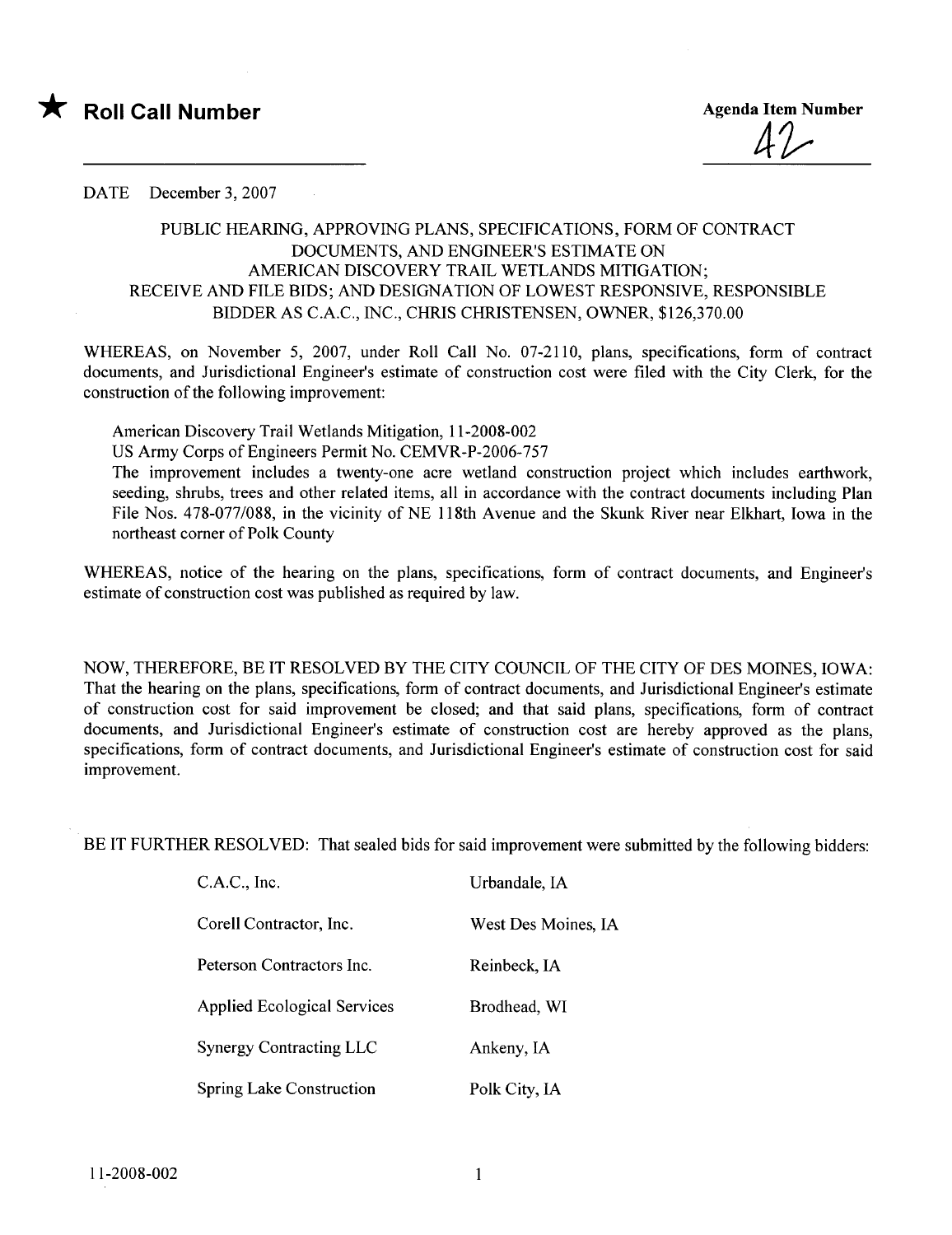

4~

DATE December 3, 2007

which were received and opened at a public meeting presided over by the Jurisdictional Engineer in the City Council Chambers, 2nd Floor, City Hall, 400 Robert D. Ray Drive, Des Moines, Iowa at 11 :00 a.m. on November 20, 2007. Said bids and the attached tabulation of bids for said improvement be and are hereby received and filed.

BE IT FURTHER RESOLVED: That the Jurisdictional Engineer has determined that the lowest responsive, responsible bid for the construction of said improvement was submitted by C.A.C., Inc., Chris Christensen, Owner, 3090 104th Street, Urbandale, lA, 50322 in the amount of \$126,370.00, and said bid be and the same is hereby accepted.

BE IT FURTHER RESOLVED: That the bid security of the unsuccessful bidders be and is hereby authorized and directed to be returned.

BE IT FURTHER RESOLVED: That the Jurisdictional Engineer is hereby directed to secure execution by the lowest responsible, responsive Bidder and its surety of the contract documents in the form heretofore approved by this Council; that the Jurisdictional Engineer is directed to thereafter present said contract documents to this Council for approval and authorization to the Mayor to sign; and that no contract shall be deemed to exist between the City of Des Moines and said Bidder until said contract has been executed by the Bidder, and shall have been approved by this Council and executed by the Mayor and attested to by the City Clerk.

(City Council Communication Number  $\frac{\int_{0}^{1}$  -  $\frac{1}{\ell}$  attached.)

Moved by to adopt.

FORM APPROVED: THE RESERVED OF THE RESERVED OF THE RESERVED OF THE RESERVED OF THE RESERVED OF THE RESERVED OF THE RESERVED OF THE RESERVED OF THE RESERVED OF THE RESERVED OF THE RESERVED OF THE RESERVED OF THE RESERVED OF

Juillet Vendiga de Maria Vendiga de Maria Vendiga de Maria Vendiga de Maria Vendiga de Maria Vendiga de Maria V<br>Allen Vanderpool de Maria Vendiga de Maria Vendiga de Maria Vendiga de Maria Vendiga de Maria Vendiga de Mari<br>  $\ell$  bother linelized

Kathleen Vanderpool

Xathleen Vanderpool<br>
Deputy City Attorney Des Moines Finance Director<br>
Des Moines Finance Director

Funding Source: 2007-2008 CIP, Page Park-22, Recreation Trails, PKS045, G. O. Bonds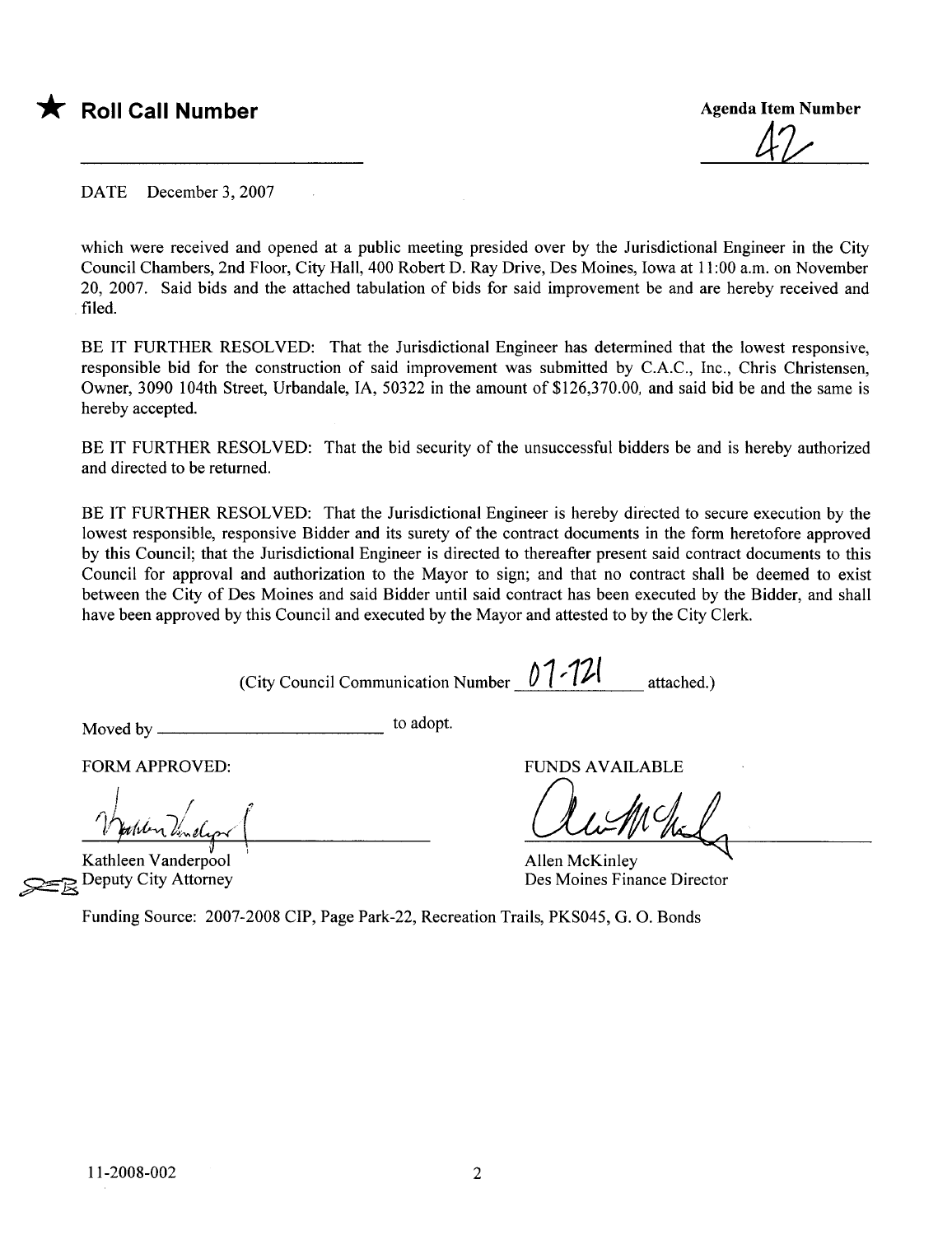## \* Roll Call Number Agenda Item Number

DATE December 3, 2007

 $\mathbb{R}^2$ 



| <b>COUNCIL ACTION</b> | <b>YEAS</b> | <b>NAYS</b> | <b>PASS</b> | <b>ABSENT</b>   |
|-----------------------|-------------|-------------|-------------|-----------------|
| <b>COWNIE</b>         |             |             |             |                 |
| <b>COLEMAN</b>        |             |             |             |                 |
| <b>HENSLEY</b>        |             |             |             |                 |
| <b>KIERNAN</b>        |             |             |             |                 |
| <b>MAHAFFEY</b>       |             |             |             |                 |
| <b>MEYER</b>          |             |             |             |                 |
| <b>VLASSIS</b>        |             |             |             |                 |
| <b>TOTAL</b>          |             |             |             |                 |
| <b>MOTION CARRIED</b> |             |             |             | <b>APPROVED</b> |
|                       |             |             |             |                 |
|                       |             |             |             |                 |
|                       |             |             |             |                 |
|                       |             |             |             |                 |

I, Diane Rauh, City Clerk of said City Council, hereby certify that at a meeting of the City Council, held on the above date, among other proceedings the above was adopted.

IN WITNESS WHEREOF, I have hereunto set my hand and affixed my seal the day and year first above written.

Mayor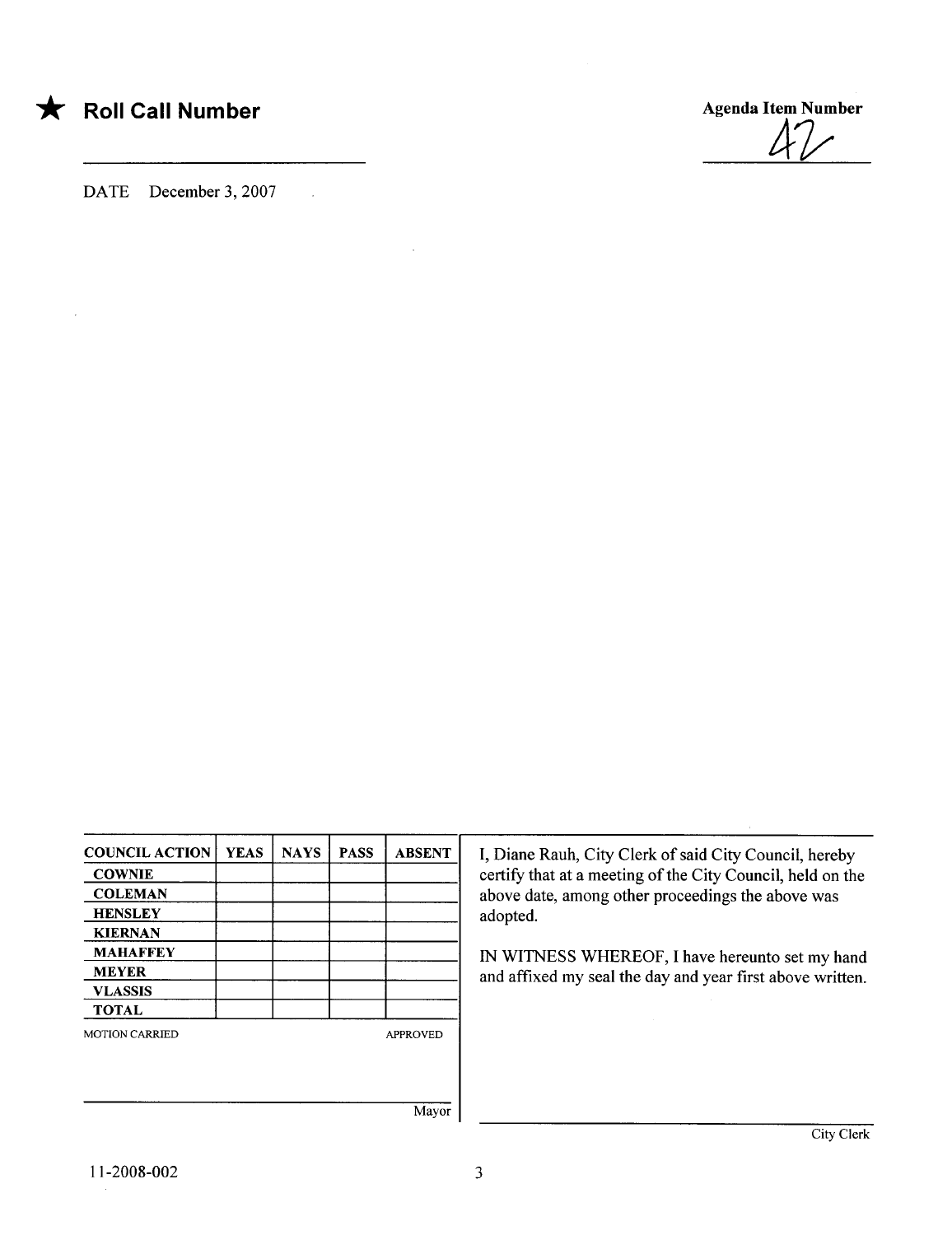

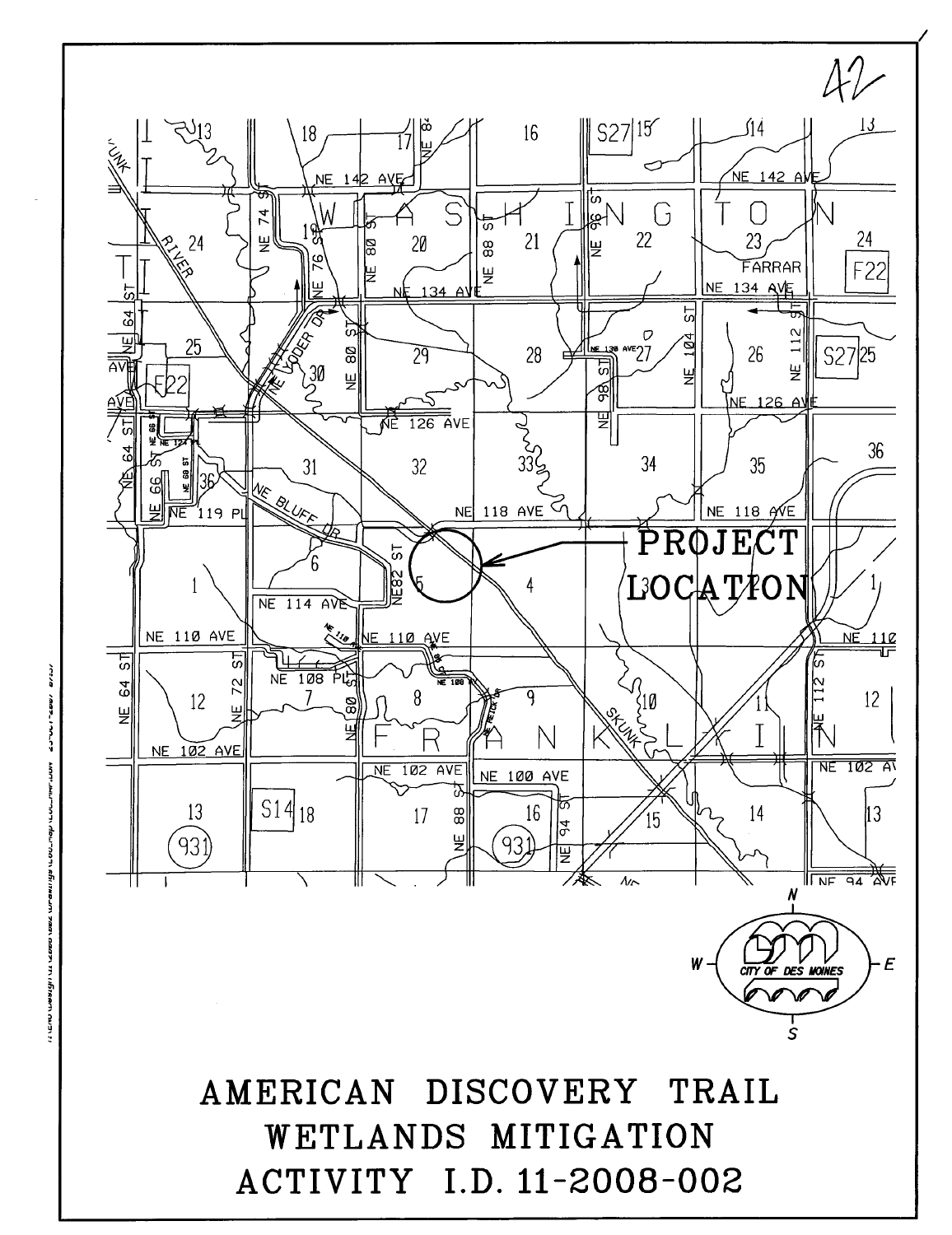|                                                       | Peterson Contractors<br>Reinbeck, IA           | BID SECURITY                                                                        | 10% Bid Bond<br><b>BID PRICE</b> |              | <b>AMOUNT</b>        | \$15,000.00           | \$71,200.00                              | \$3,330.00         | \$4,250.00          | \$6,375.00         | \$14,375.00          | \$5,368.00             | \$3,500.00        | \$2,600.00              | \$650.00           | \$4,800.00  | \$5,000.00                | \$1,500.00          | \$11,050.00                                     | \$7,700.00                                     | \$6,000.00   | \$162,698.00<br>$-24.33%$                                 |   |
|-------------------------------------------------------|------------------------------------------------|-------------------------------------------------------------------------------------|----------------------------------|--------------|----------------------|-----------------------|------------------------------------------|--------------------|---------------------|--------------------|----------------------|------------------------|-------------------|-------------------------|--------------------|-------------|---------------------------|---------------------|-------------------------------------------------|------------------------------------------------|--------------|-----------------------------------------------------------|---|
|                                                       |                                                |                                                                                     |                                  | <b>SMI</b>   | PRICE                | \$1,500.00            | \$4.00                                   | \$4.50             | \$4,250.00          | \$1,250.00         | \$5,750.00           | \$1,220.00             | \$3,500.00        | \$2.00                  | \$0.50             | \$400.00    | \$200.00                  | \$15.00             | \$170.00                                        | \$220.00                                       | \$6,000.00   |                                                           |   |
|                                                       |                                                |                                                                                     |                                  |              | <b>AMOUNT</b>        | \$12,000.00           | \$62,300.00                              | \$1,850.00         | \$4,675.00          | \$7,471.50         | \$13,912.50          | \$6,446.00             | \$3,000.00        | \$2,210.00              | \$130.00           | \$6,240.00  | \$4,875.00                | \$4,000.00          | \$3,770.00                                      | \$6,650.00                                     | \$8,500.00   | \$148,030.00<br>$-31.15%$                                 |   |
|                                                       | Corell Contractor, Inc.<br>West Des Moines, IA | BID SECURITY                                                                        | 10% Bid Bond<br><b>BID PRICE</b> | <b>UNIT</b>  | <b>PRICE</b>         | \$1,200.00            | \$3.50                                   | \$2.50             | \$4,675.00          | \$1,465.00         | \$5,565.00           | \$1,465.00             | \$3,000.00        | \$1.70                  | \$0.10             | \$520.00    | \$195.00                  | \$40.00             | \$58.00                                         | \$190.00                                       | \$8,500.00   |                                                           |   |
|                                                       |                                                |                                                                                     |                                  |              | <b>AMOUNT</b>        | \$10,000.00           | \$37,380.00                              | \$370.00           | \$2,700.00          | \$8,670.00         | \$14,000.00          | \$5,280.00             | \$2,500.00        | \$2,600.00              | \$850.00           | \$11,400.00 | \$4,000.00                | \$4,500.00          | \$4,485.00                                      | \$2,835.00                                     | \$15,000.00  | \$126,370.00<br>-41.22%                                   | Š |
|                                                       | Urbandale, IA<br>C.A.C. Inc.                   | BID SECURITY                                                                        | 10% Bid Bond<br><b>BID PRICE</b> | <b>TINIT</b> | <b>PRICE</b>         | \$1,000.00            | \$2.10                                   | \$0.50             | \$2,700.00          | \$1,700.00         | \$5,600.00           | \$1,200.00             | \$2,500.00        | \$2.00                  | \$0.50             | \$950.00    | \$160.00                  | \$45.00             | \$69.00                                         | \$81.00                                        | \$15,000.00  |                                                           |   |
|                                                       |                                                |                                                                                     |                                  |              | <b>AMOUNT</b>        | \$20,000.00           | \$89,000.00                              | \$1,850.00         | \$6,500.00          | \$7,650.00         | \$4,250.00           | \$7,480.00             | \$9,000.00        | \$3,900.00              | \$1,950.00         | \$10,800.00 | \$6,500.00                | \$2,000.00          | \$16,250.00                                     | \$17,500.00                                    | \$10,370.00  | \$215,000.00                                              |   |
| IDOT PROJ NO.: None<br>Activity ID 11-2008-002        | <b>BID DATE: 11/20/2007</b>                    |                                                                                     |                                  |              | PRICE<br><b>TIKU</b> | \$2,000.00            | \$5.00                                   | \$2.50             | \$6,500.00          | \$1,500.00         | \$1,700.00           | \$1,700.00             | \$9,000.00        | \$3.00                  | \$1.50             | \$900.00    | \$260.00                  | \$20.00             | \$250.00                                        | \$500.00                                       | \$10,370.00  |                                                           |   |
|                                                       |                                                |                                                                                     |                                  |              | <b>QUANTITY</b>      | 10 Acre               | 17800 CY                                 | ے<br><b>740</b> I  | 211                 | 5.1 Acre           | 2.5 Acre             | 4.4 Acre               | $1300 \text{ LF}$ |                         | 1300 LF            | 12 Acre     | 25 SY                     | δ<br>$\overline{8}$ | Each<br>8                                       | Each<br>33                                     | s<br>1       |                                                           |   |
|                                                       | ダイ みだん<br>APPROVED BY                          |                                                                                     | ESTIMATE-                        |              | <b>DESCRIPTION</b>   |                       |                                          |                    |                     |                    |                      |                        |                   |                         |                    |             |                           |                     |                                                 |                                                |              |                                                           |   |
| DEPARTMENT OF ENGINEERING<br>CITY OF DES MOINES, IOWA | TABULATED BY: Z. Ericksgr<br>CHECKED BY: 72    | PROJECT: American Discovery Trail Wetland Mitigation<br>CONTRACTOR'S BID TABULATION |                                  |              |                      | Clearing and Grubbing | Excavation, Class 10, Roadway and Borrow | Remove Field Fence | Construction Survey | Seed - Buffer Zone | Seed - Emergent Zone | Seed - Wet Meadow Zone | Erosion Control   | Sitt Fence Installation | Silt Fence Removal | Mulch       | Concrete Slope Protection | Mulch, Wood Chips   | Shrubs, Furnished and Installed (with warranty) | Trees, Furnished and Installed (with warranty) | Mobilization | PERCENT OF ENGINEER'S ESTIMATE<br>TOTAL CONSTRUCTION COST |   |
|                                                       |                                                |                                                                                     |                                  |              | <b>TEM</b>           |                       |                                          |                    |                     | ю                  | ω                    |                        | $\infty$          | ာ                       |                    |             |                           |                     |                                                 |                                                |              |                                                           |   |

 $42$ 

Page 1

 $\hat{\mathcal{A}}$ 

 $\hat{\mathcal{A}}$